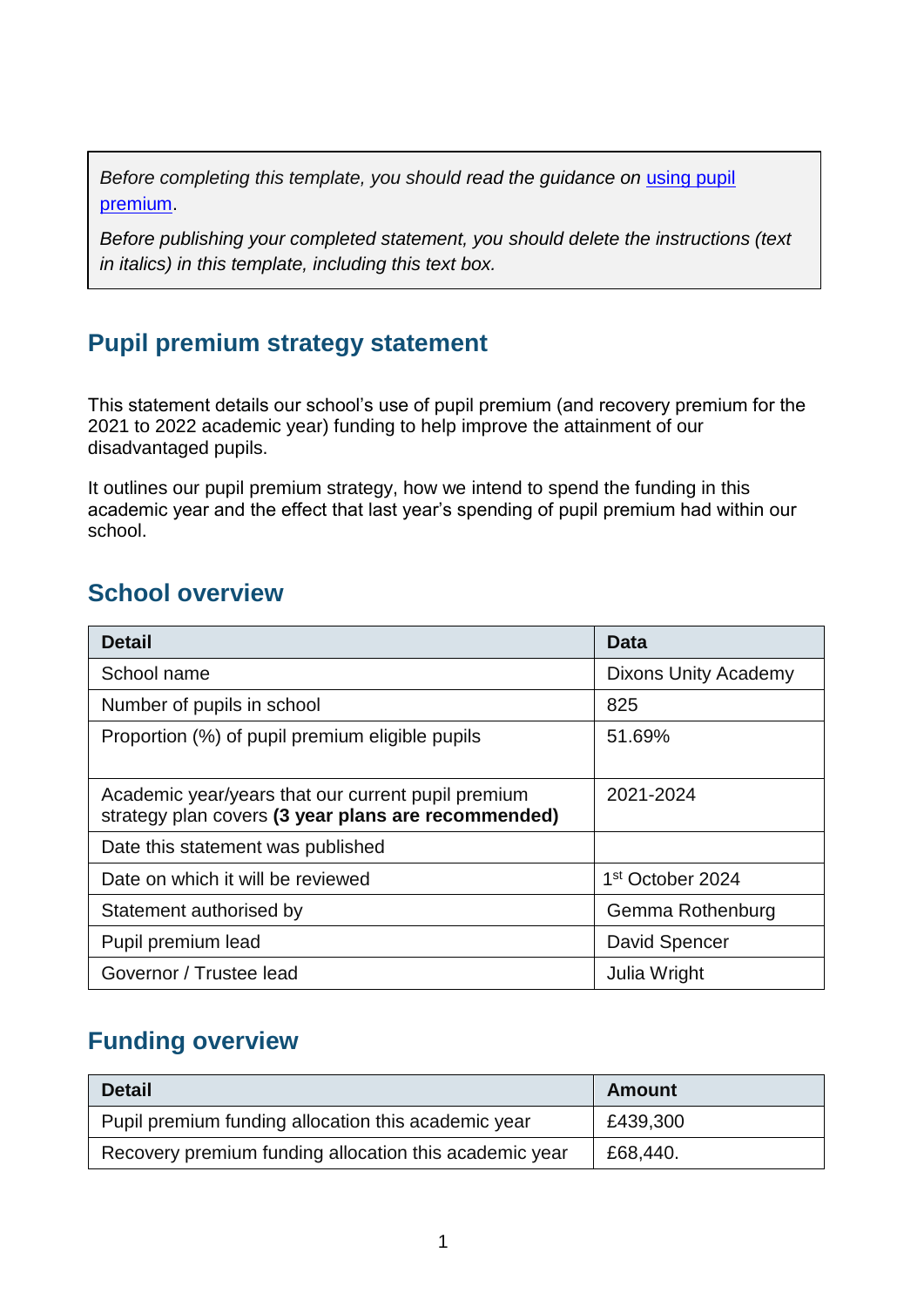| Pupil premium funding carried forward from previous<br>years (enter £0 if not applicable)                                                                                  | £0       |
|----------------------------------------------------------------------------------------------------------------------------------------------------------------------------|----------|
| Total budget for this academic year<br>If your school is an academy in a trust that pools this<br>funding, state the amount available to your school this<br>academic year | £507,740 |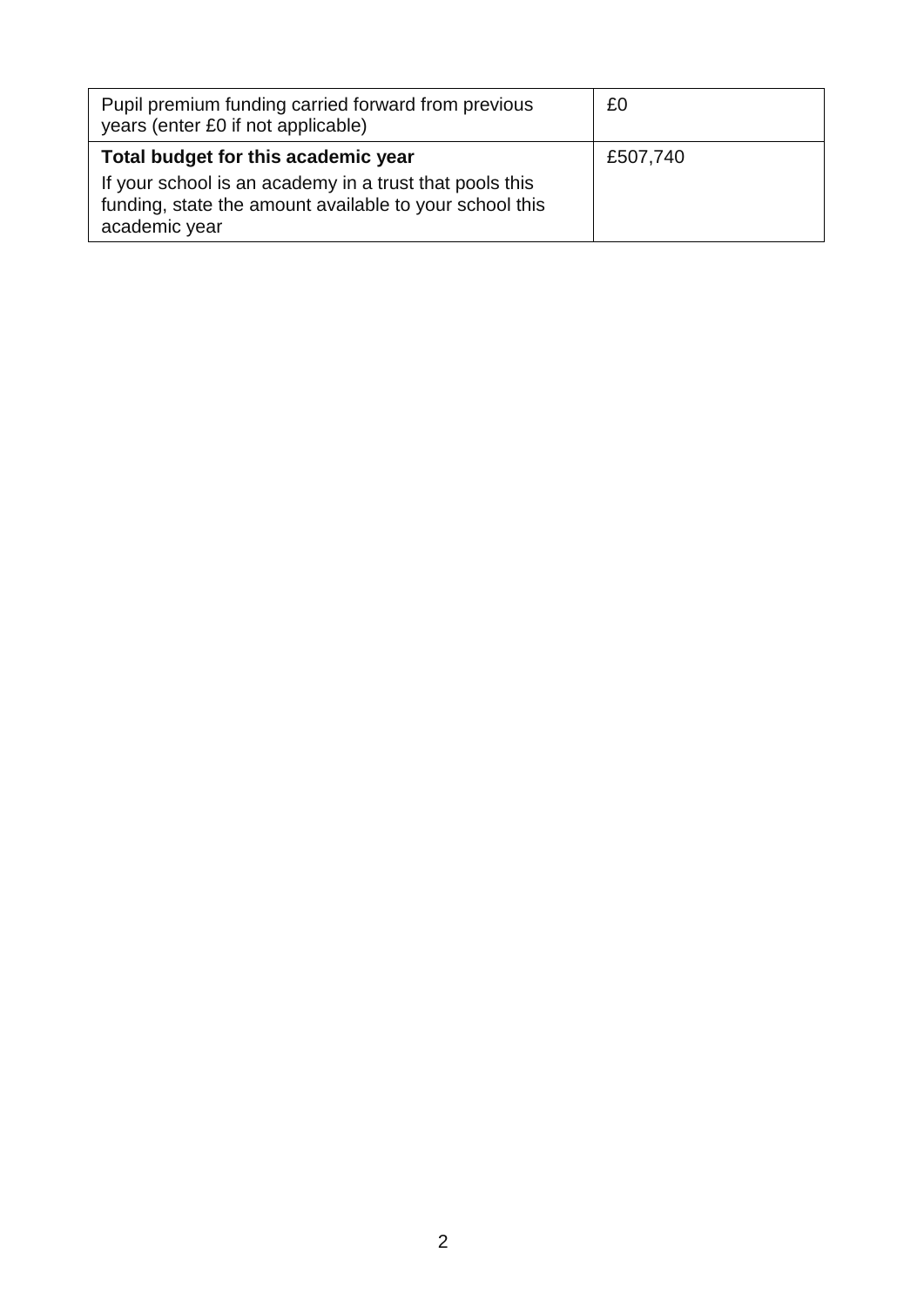# **Part A: Pupil premium strategy plan**

#### **Statement of intent**

Dixons Unity Academy aims for all students to be successful at university or a real alternative. All students will live happy and purposeful lives. The academy draws on research and evidence from our own experience to allocate funding to activities that are most likely to maximise achievement. We never confuse eligibility for the Pupil Premium with low ability, and focus on supporting our disadvantaged students to achieve the highest levels. Our Pupil Premium spend is divided into the following four priority areas:

#### **Quality First Teaching**

We understand the importance of ensuring that all teaching meets the needs of each learner, rather than relying on interventions to compensate. Therefore, we develop teacher talent by investing in practice and coaching. We practise key techniques collectively as a staff team every week during morning meetings. Further to this, we engineer tailored practice during weekly one-to-one coaching sessions with all teaching staff.

#### **Targetted Support**

We find out where the basic skills gaps exist among students as soon as they arrive in Year 7, and deploy our best teachers to help close these gaps. In addition to our 25 60-minute lessons, we run five half hour morning meetings, and optional enrichment in sport and the arts for all year groups over the course of the week. Teacherled interventions are built into the timetable, enabling teachers to ensure that same day interventions are planned and carried out using formative assessment to ensure all children keep up. Other interventions are implemented based on data to ensure that any groups or individuals who are currently lower attaining in any area are supported to make accelerated progress.

#### **Minimising barriers to achievement**

We have thought carefully about what barriers to learning our students are experiencing, and how to remove or, at least, minimise them. For example, we have employed literacy mentors to quickly raise the reading age of any student below chronological age on entry. Additionally, we employ staff to provide well-targeted support to improve attendance, behaviour, social and emotional wellbeing or links with families where these are barriers to a student's learning. We insist on good learning habits with the highest of expectations and no excuses. We have very clear rules about homework and equipment because students have to be ready to learn. Our uniform is very professional; students are expected to wear it with pride and there is a strong attention to detail. During lessons, students are expected to track the speaker, teacher or student, and remain focused at all times.

#### **Keeping aspirations on track and broadening experiences**

The school serves a deprived area with families facing significant levels of socio-economic challenge. It is located in an area ranked amongst the bottom 10% in the country. We have a significantly higher than average proportion of students who are disadvantaged. Our priority is to support students and their families to sustain high aspirations, encourage young people to have a growth mindset, and to progress on to higher education. The message at Dixons Unity Academy is that ALL students are going to university or a viable alternative. We continuously expose students to university. Like many independent schools, we offer a significant number of enrichment opportunities to allow students the time to focus on their all-round development, especially in the sports and the arts.

The academy draws on research evidence (such as the Sutton Trust toolkit – see Appendix 2) and evidence from our own experience to allocate funding to activities that are most likely to maximise achievement. We never confuse eligibility for the Pupil Premium with low ability, and focus on supporting our disadvantaged students to achieve the highest levels.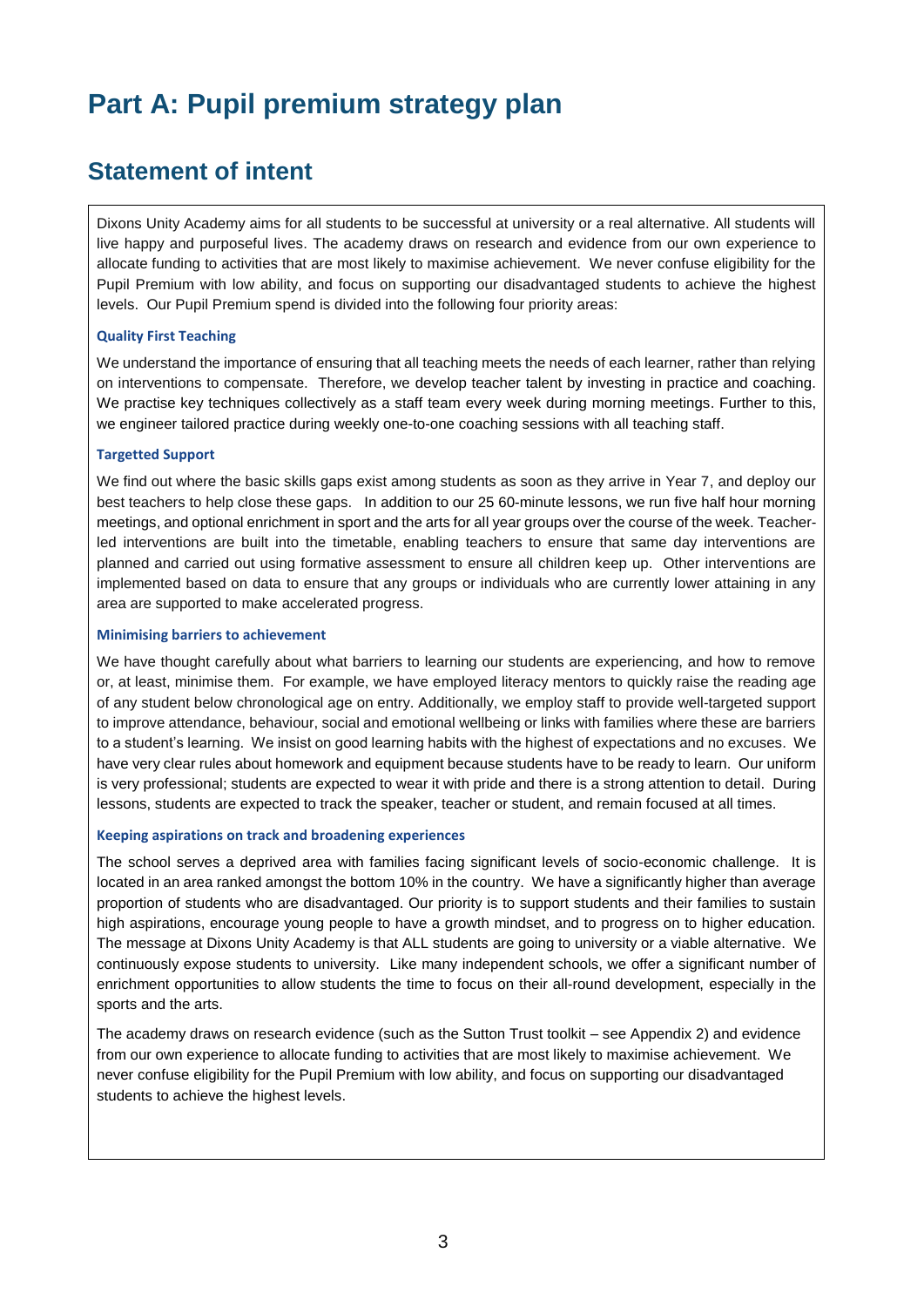## **Challenges**

This details the key challenges to achievement that we have identified among our disadvantaged pupils.

| <b>Challenge</b><br>number | <b>Detail of challenge</b>                                                                |
|----------------------------|-------------------------------------------------------------------------------------------|
|                            | Attainment gaps on entry in English and mathematics.                                      |
| 2                          | Disadvantaged students often start at Dixons Unity with less understanding of aspiration. |
| 3                          | Achievement gaps between SEN disadvantaged and non-SEN disadvantaged.                     |
|                            | Attendance and persistent absenteeism of disadvantaged students.                          |
| 5                          | Building strong relationships with hard-to-reach families.                                |
| 6                          | 36% of the student population do not speak English as their first language.               |

### **Intended outcomes**

This explains the outcomes we are aiming for **by the end of our current strategy plan**, and how we will measure whether they have been achieved.

| <b>Intended outcome</b>                                                                                                                                     | <b>Success criteria</b>                                                                                                                                                                                                                |
|-------------------------------------------------------------------------------------------------------------------------------------------------------------|----------------------------------------------------------------------------------------------------------------------------------------------------------------------------------------------------------------------------------------|
| The progress 8 score of disadvantaged students,<br>matches or is improving towards that for other<br>students within school and similar schools nationally. | At the end of Year 11, the Progress 8 score /<br>Attainment 8 score for disadvantaged students, at<br>least, matches or is improving towards that for other<br>students nationally.                                                    |
| The attendance of disadvantaged students, at least,<br>matches that for other students and similar schools<br>nationally.                                   | The percentage attendance of disadvantaged<br>students is in line with other students.<br>The PA of disadvantaged students is declining and<br>rapidly moving in line with other students in the<br>academy.                           |
| The number of NEET disadvantaged students, at<br>least, matches that for other students and similar<br>schools nationally.                                  | The number of NEET disadvantaged students is 0.<br>Disadvantaged students in all years receive at least<br>one meaningful interaction with an employer.                                                                                |
| The EBacc progress of disadvantaged students,<br>matches or is improving towards that for other<br>students within school and similar schools nationally.   | At the end of Year 11, the percentage of<br>disadvantaged students achieving a Grade 5+ across<br>EBacc subjects is in line with others.<br>The percentage of disadvantaged students entered<br>into the EBacc is in line with others. |
| Quality first teaching for all students.                                                                                                                    | All staff receive at least one coaching session per<br>week.                                                                                                                                                                           |
| Disadvantaged students are supported by our<br>behaviour system                                                                                             | The average number of corrections for disadvantaged<br>students is in line with others and rapidly decreasing.                                                                                                                         |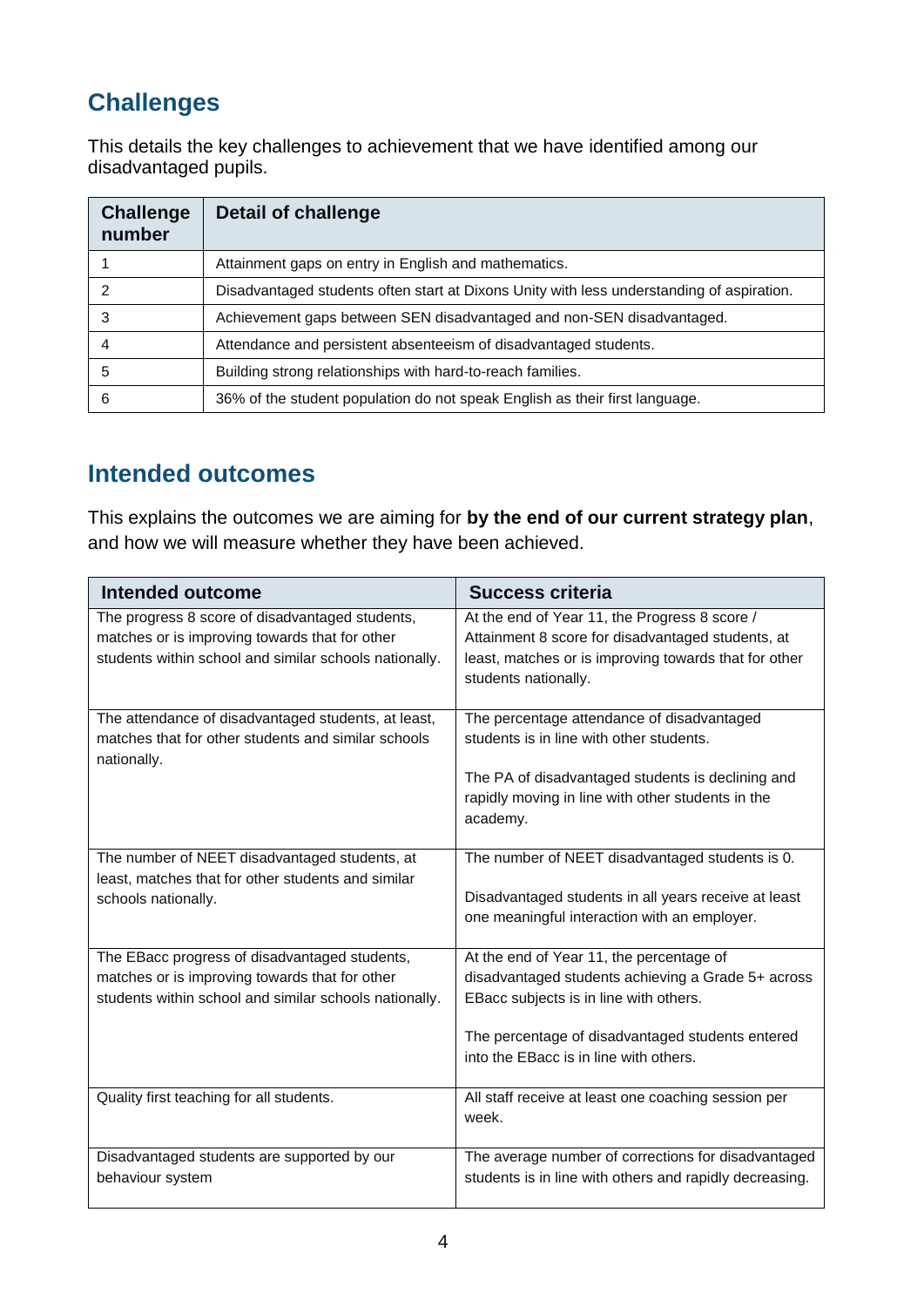Activity in this academic year

This details how we intend to spend our pupil premium (and recovery premium funding) **this academic year** to address the challenges listed above.

#### **Teaching (for example, CPD, recruitment and retention)**

Budgeted cost: £92,393

| <b>Activity</b>                                                                                                | Evidence that supports this approach                                                                                                                                                                                                                | <b>Challenge</b><br>number(s)<br>addressed |
|----------------------------------------------------------------------------------------------------------------|-----------------------------------------------------------------------------------------------------------------------------------------------------------------------------------------------------------------------------------------------------|--------------------------------------------|
| Coaching and CPD<br>time given to staff to<br>support professional<br>development.                             | https://educationendowmentfoundation.org.uk/education-<br>evidence/teaching-learning-toolkit/feedback<br>https://educationendowmentfoundation.org.uk/education-<br>evidence/teaching-learning-toolkit/metacognition-and-<br>self-regulation         | 1, $3$ and $6$                             |
| Design and implement<br>a bespoke CPD<br>programme<br>underpinned by<br>development of a<br>practice culture   | https://educationendowmentfoundation.org.uk/education-<br>evidence/teaching-learning-toolkit/feedback<br>https://educationendowmentfoundation.org.uk/education-<br>evidence/teaching-learning-toolkit/metacognition-and-<br>self-regulation         | 1, $3$ and $6$                             |
| Further embed<br>intervention and<br>prevention strategies<br>aimed at supporting<br>disadvantaged<br>students | https://educationendowmentfoundation.org.uk/education-<br>evidence/teaching-learning-toolkit/individualised-<br>instruction                                                                                                                         | 1, 3 and 6                                 |
| Embed and respond to<br>retrieval practice<br>through a carefully<br>tailored curriculum                       | https://educationendowmentfoundation.org.uk/education-<br>evidence/teaching-learning-toolkit/metacognition-and-<br>self-regulation<br>https://educationendowmentfoundation.org.uk/education-<br>evidence/teaching-learning-toolkit/mastery-learning | 1, 3 and 6                                 |
| Embed homework<br>expectations and<br>provide support<br>opportunities for<br>students who need it             | https://educationendowmentfoundation.org.uk/education-<br>evidence/teaching-learning-toolkit/homework                                                                                                                                               | 1, 3 and 6                                 |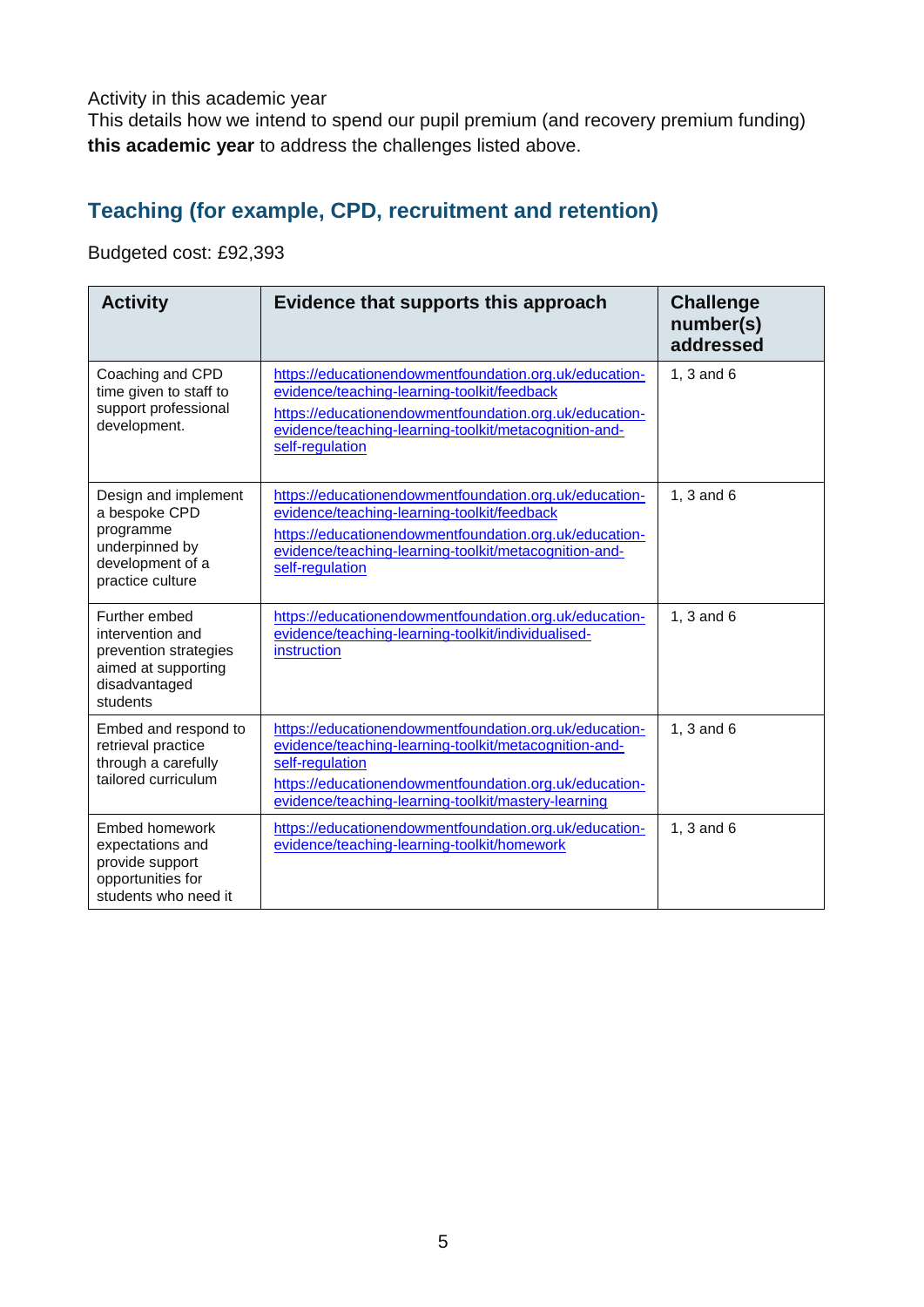### **Targeted academic support (for example, tutoring, one-to-one support structured interventions)**

Budgeted cost: £219,267

| <b>Activity</b>                                                                                                  | Evidence that supports this approach                                                                                                                                                                                                   | <b>Challenge</b><br>number(s)<br>addressed |
|------------------------------------------------------------------------------------------------------------------|----------------------------------------------------------------------------------------------------------------------------------------------------------------------------------------------------------------------------------------|--------------------------------------------|
| Maximise the<br>effectiveness of Lexia<br>reading scheme for<br>students reading<br>below chronology in<br>Y7/Y8 | https://educationendowmentfoundation.org.uk/education-<br>evidence/teaching-learning-toolkit/reading-<br>comprehension-strategies                                                                                                      | 1, $3$ and $6$                             |
| Employ additional<br>staffing to work with<br>under achieving<br>disadvantaged<br>students in English            | https://educationendowmentfoundation.org.uk/education-<br>evidence/teaching-learning-toolkit/small-group-tuition<br>https://educationendowmentfoundation.org.uk/education-<br>evidence/teaching-learning-toolkit/extending-school-time | 1, $3$ and $6$                             |
| Employ additional<br>staffing to work with<br>under achieving<br>disadvantaged<br>students in<br>mathematics     | https://educationendowmentfoundation.org.uk/education-<br>evidence/teaching-learning-toolkit/small-group-tuition<br>https://educationendowmentfoundation.org.uk/education-<br>evidence/teaching-learning-toolkit/extending-school-time | 1, $3$ and $6$                             |
| Employ a behaviour<br>support worker to<br>support students with<br><b>SEMH</b>                                  | https://educationendowmentfoundation.org.uk/education-<br>evidence/teaching-learning-toolkit/behaviour-<br>interventions                                                                                                               | 4, 5 and 6                                 |
| Employ the use of<br>one-to-one tutors to<br>support catch up                                                    | https://educationendowmentfoundation.org.uk/education-<br>evidence/teaching-learning-toolkit/small-group-tuition<br>https://educationendowmentfoundation.org.uk/education-<br>evidence/teaching-learning-toolkit/one-to-one-tuition    | $1 - 3$                                    |

### **Wider strategies (for example, related to attendance, behaviour, wellbeing)**

Budgeted cost: £196,080

| <b>Activity</b>                                                                            | Evidence that supports this approach                                                                                              | <b>Challenge</b><br>number(s)<br>addressed |
|--------------------------------------------------------------------------------------------|-----------------------------------------------------------------------------------------------------------------------------------|--------------------------------------------|
| Provide breakfast<br>every morning so<br>all students are<br>ready to learn                | <b>Evaluation of Breakfast Clubs</b>                                                                                              | 4 and 5                                    |
| Maximise the<br>effectiveness of<br>DEAR through<br>tutor system and<br>library lessons so | https://educationendowmentfoundation.org.uk/education-<br>evidence/teaching-learning-toolkit/reading-<br>comprehension-strategies | 1, $3$ and $6$                             |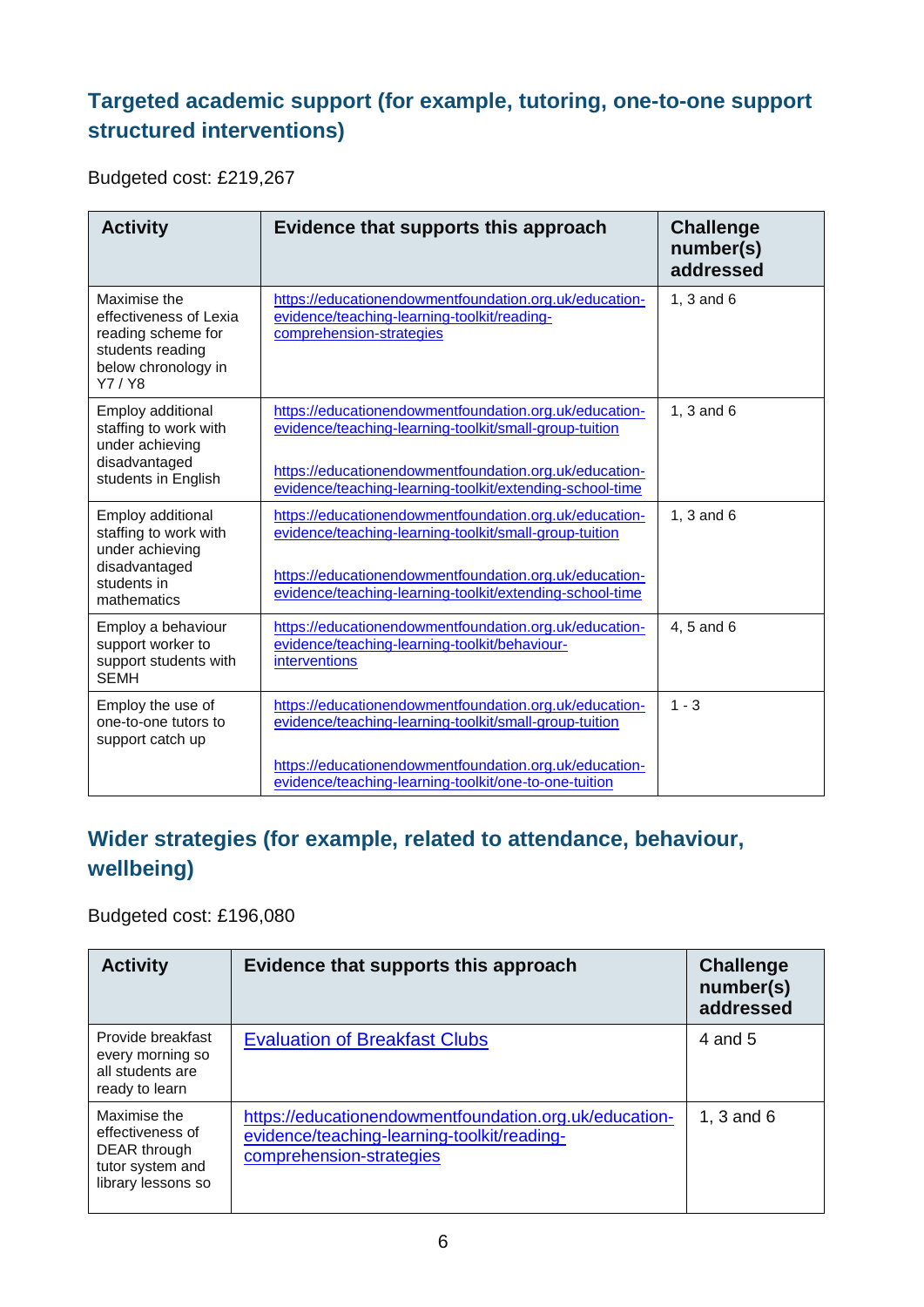| students read<br>widely / often                                                                                                                                                  |                                                                                                                                                                                                                                                                                                                                                                        |                 |
|----------------------------------------------------------------------------------------------------------------------------------------------------------------------------------|------------------------------------------------------------------------------------------------------------------------------------------------------------------------------------------------------------------------------------------------------------------------------------------------------------------------------------------------------------------------|-----------------|
| Provide regularly<br>reviewed internal<br>alternative<br>provision for a<br>very small<br>minority of<br>students in KS3<br>who cannot<br>access our<br>mainstream<br>curriculum | https://educationendowmentfoundation.org.uk/education-<br>evidence/teaching-learning-toolkit/behaviour-interventions<br>https://educationendowmentfoundation.org.uk/education-<br>evidence/teaching-learning-toolkit/small-group-tuition<br>https://educationendowmentfoundation.org.uk/education-<br>evidence/teaching-learning-toolkit/social-and-emotional-learning | 1, 3, 4 and $6$ |
| Offer subsidies for<br>uniform                                                                                                                                                   | Experience has taught us over the past year or so that we need a<br>contingency fund to ensure that no student is held back as a<br>result of financial hardship. This includes offering to subsidise<br>uniforms and revision guides and providing equipment for those<br>who need it.                                                                                | $4$ and $5$     |
| Provide targeted<br>support to<br>improve<br>attendance,<br>behaviour and<br>links with families<br>where these are<br>barriers                                                  | https://educationendowmentfoundation.org.uk/education-<br>evidence/teaching-learning-toolkit/behaviour-interventions<br>https://educationendowmentfoundation.org.uk/education-<br>evidence/teaching-learning-toolkit/parental-engagement                                                                                                                               | 3, 4 and 5      |
| Provide access to<br>a school<br>safeguarding and<br>wellbeing officer<br>to assist with any<br>issues that relate<br>to behaviour and<br>personal<br>development                | https://educationendowmentfoundation.org.uk/education-<br>evidence/teaching-learning-toolkit/behaviour-interventions<br>https://educationendowmentfoundation.org.uk/education-<br>evidence/teaching-learning-toolkit/aspiration-interventions                                                                                                                          | 4 and 5         |
| Employ a<br>Personal<br>Development and<br><b>Wellbeing Worker</b><br>to provide a link<br>for hard to reach<br>families (PRL)                                                   | https://educationendowmentfoundation.org.uk/education-<br>evidence/teaching-learning-toolkit/behaviour-interventions<br>https://educationendowmentfoundation.org.uk/education-<br>evidence/teaching-learning-toolkit/parental-engagement                                                                                                                               | 4 and 5         |
| Employ a careers<br>advisor who<br>provides support<br>to disadvantaged<br>students and<br>prioritises their<br>career aspirations                                               | https://educationendowmentfoundation.org.uk/education-<br>evidence/teaching-learning-toolkit/aspiration-interventions                                                                                                                                                                                                                                                  | 2, 4 and 5      |
| Provide a wide<br>range of free<br>extra-curricular<br>enrichment<br>opportunities to<br>raise self-esteem<br>and foster good<br>relationships                                   | https://educationendowmentfoundation.org.uk/education-<br>evidence/teaching-learning-toolkit/arts-participation                                                                                                                                                                                                                                                        | $2$ and $4$     |
| Subsidise<br>educational trips<br>designed to<br>motivate students                                                                                                               | https://educationendowmentfoundation.org.uk/education-<br>evidence/teaching-learning-toolkit/outdoor-adventure-learning                                                                                                                                                                                                                                                | 2, 3 and 4      |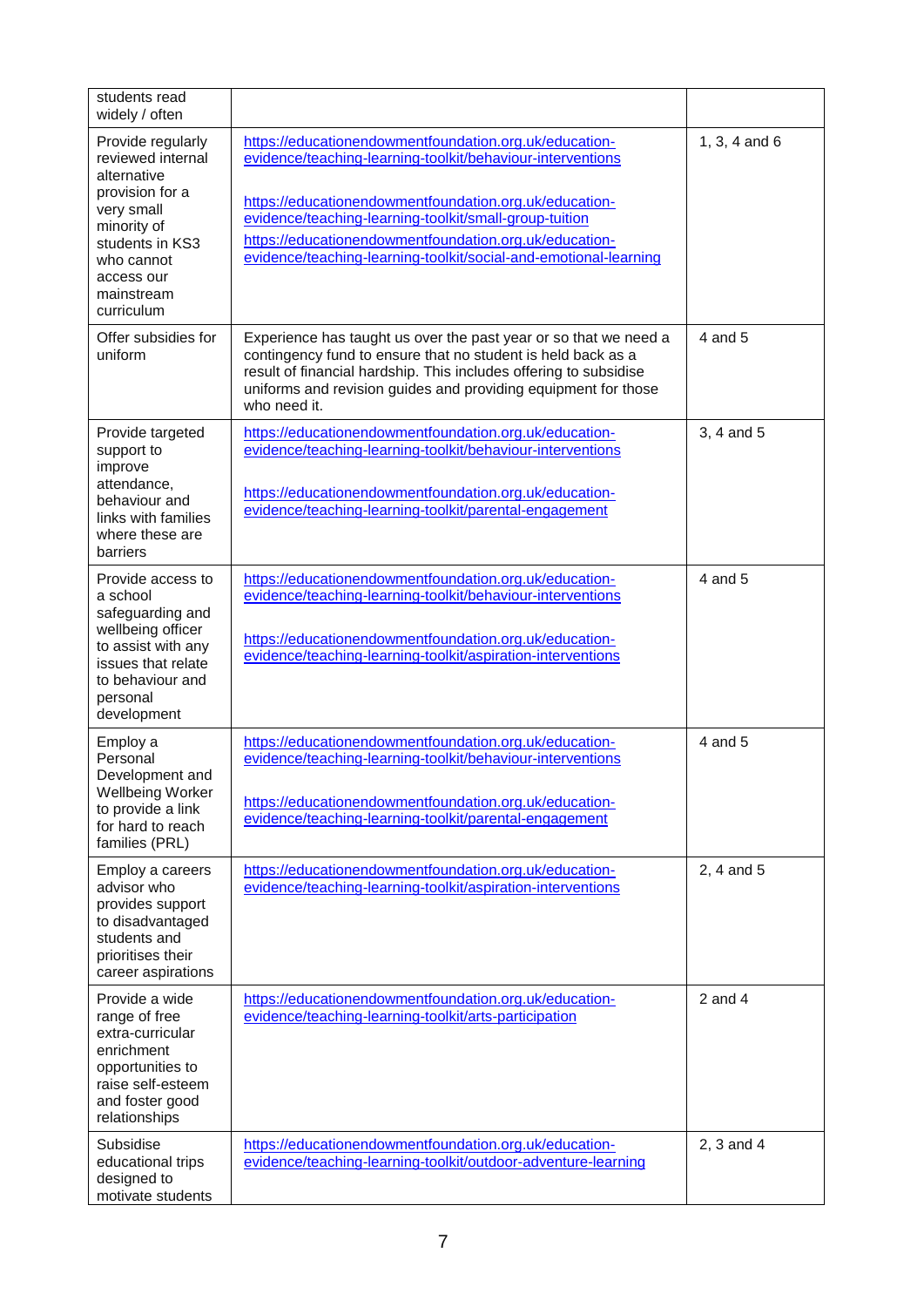| to develop good<br>learning habits                                                                                                                      | https://educationendowmentfoundation.org.uk/education-<br>evidence/teaching-learning-toolkit/physical-activity        |                |
|---------------------------------------------------------------------------------------------------------------------------------------------------------|-----------------------------------------------------------------------------------------------------------------------|----------------|
| Resources and<br>support for<br>disadvantaged<br>students to<br>participate in<br>Stretch and<br>deliver their<br>presentation to<br>peers and families | https://educationendowmentfoundation.org.uk/education-<br>evidence/teaching-learning-toolkit/arts-participation       | - 6            |
| Engage with<br>various external<br>inspirational<br>speakers to<br>provide a broader<br>range of insights<br>into potential<br>future careers           | https://educationendowmentfoundation.org.uk/education-<br>evidence/teaching-learning-toolkit/aspiration-interventions | $\mathfrak{p}$ |

## **Total budgeted cost: £507,740**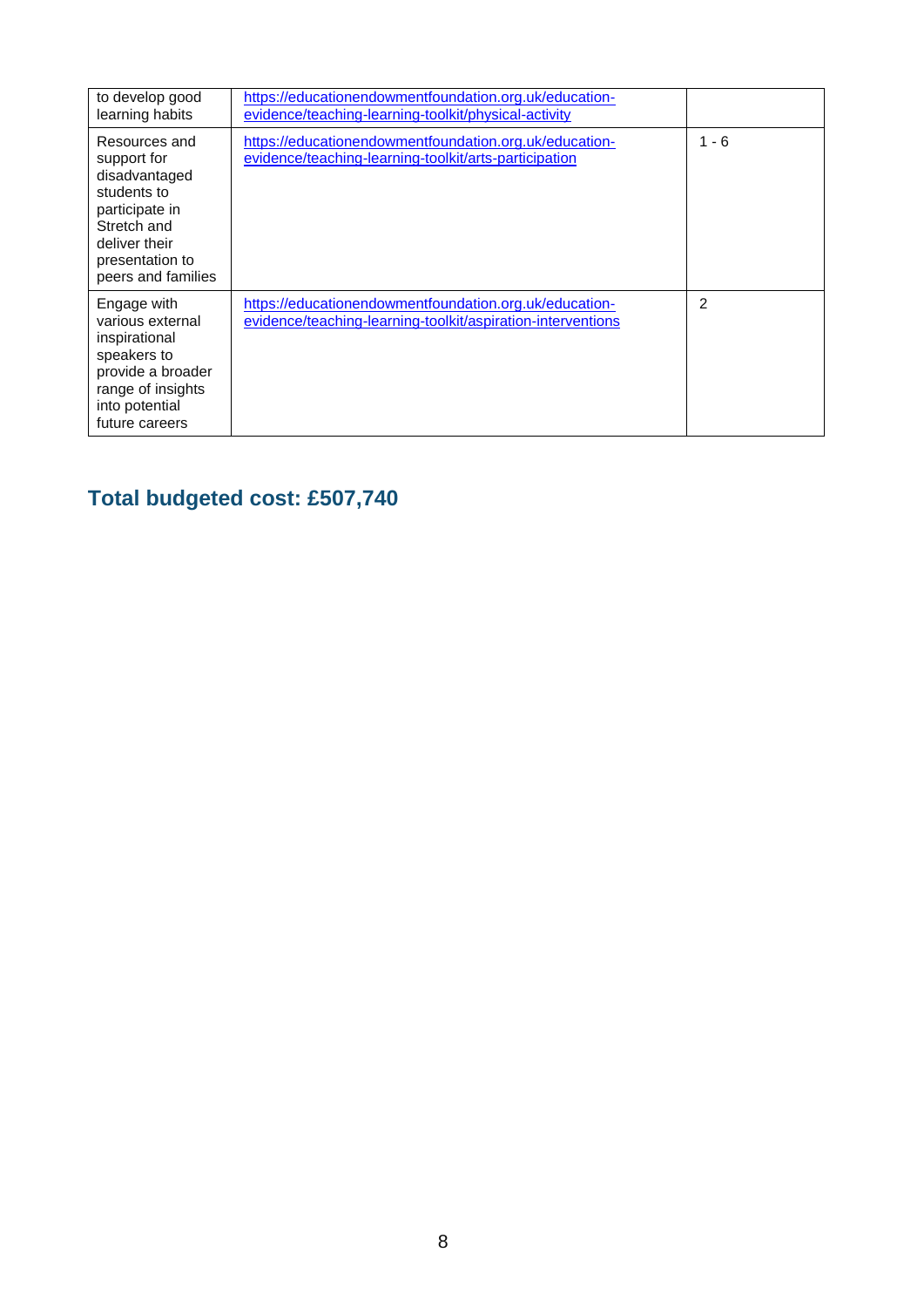# **Part B: Review of outcomes in the previous academic year**

### **Pupil premium strategy outcomes**

This details the impact that our pupil premium activity had on pupils in the 2020 to 2021 academic year.

*Due to COVID-19, performance measures have not been published for 2020 to 2021, and 2020 to 2021 results will not be used to hold schools to account. Given this, please point to any other pupil evaluations undertaken during the 2020 to 2021 academic year, for example, standardised teacher administered tests or diagnostic assessments such as rubrics or scales.*

*If last year marked the end of a previous pupil premium strategy plan, what is your assessment of how successfully the intended outcomes of that plan were met?* 

Students are provided with excellent wave one teaching and high-quality feedback.

Year 11 TAGs:

- The progress 8 score for disadvantaged students who completed the TAG process was -0.61 %. This compares to a P8 score of +0.25% for others.
- The percentage of disadvantaged students who completed the TAG process achieving the strong pass (5+) in the Ebacc was 8%. This was in line with other students (+22% for all) in the academy and well above the national average.

Year 10

- In English, 33% of disadvantaged students were at a grade 5+, compared to 32% of non-disadvantaged.
- In maths, the proportion of disadvantaged students making expected progress or greater was in line with non-disadvantaged students (54%).
- In science, the average grade at the end of Year 10 was the same for disadvantaged and non-disadvantaged students.

Year 9

• The gap in attainment between disadvantaged students and others in maths is 0.5% when comparing percentile ranks.

100% of teachers received one-to-one coaching at least fortnightly.

Lexia has been well established and all children, identified on entry, as having gaps have been targeted resulting in strong progress.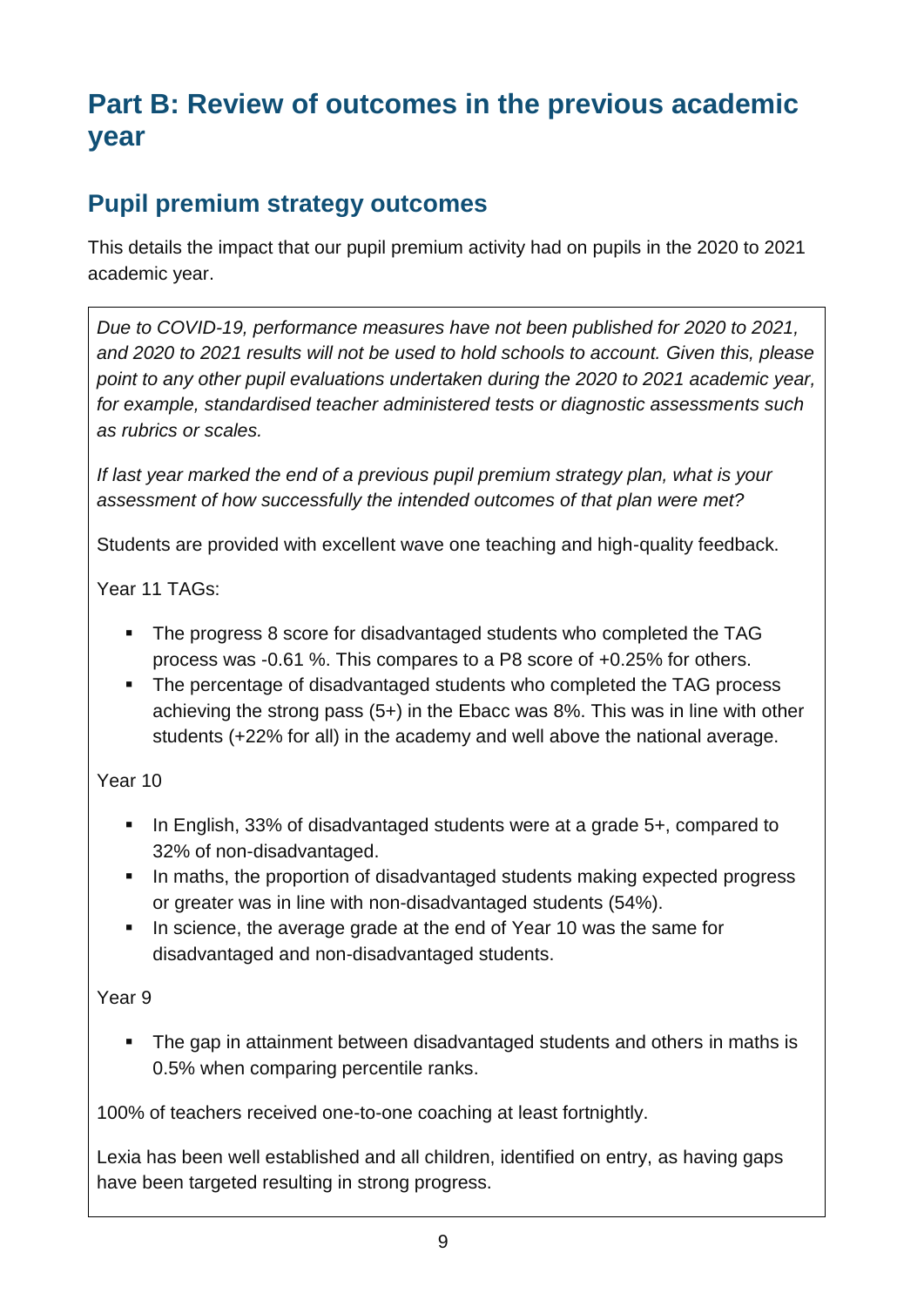Attendance procedures have been refined and additional support has been employed to target attendance interventions. This will be a long-term process, but in the first term of 2021/22 our attendance for disadvantaged students had risen by 0.8% compared to 2020/21. Given the attendance of others decreased slightly between the same two periods of time, we can see the strategies are starting to impact on our disadvantaged students.

Support systems have meant barriers to good learning habits are addressed and the number of behaviour points for our disadvantaged students is on average, 1.4 per student per week. This is broadly in line with non-disadvantaged students at 1.3 corrections, per student, per week.

100% of students have been involved in whole year group DEAR

#### **Externally provided programmes**

*Please include the names of any non-DfE programmes that you purchased in the previous academic year. This will help the Department for Education identify which ones are popular in England*

| <b>Programme</b>     | <b>Provider</b>      |
|----------------------|----------------------|
| Lexia                | Lexia                |
| <b>Hegarty Maths</b> | <b>Hegarty Maths</b> |

## **Service pupil premium funding (optional)**

*For schools that receive this funding, you may wish to provide the following information:* 

| <b>Measure</b>                                                                    | <b>Details</b> |
|-----------------------------------------------------------------------------------|----------------|
| How did you spend your service pupil<br>premium allocation last academic year?    |                |
| What was the impact of that spending on<br>service pupil premium eligible pupils? |                |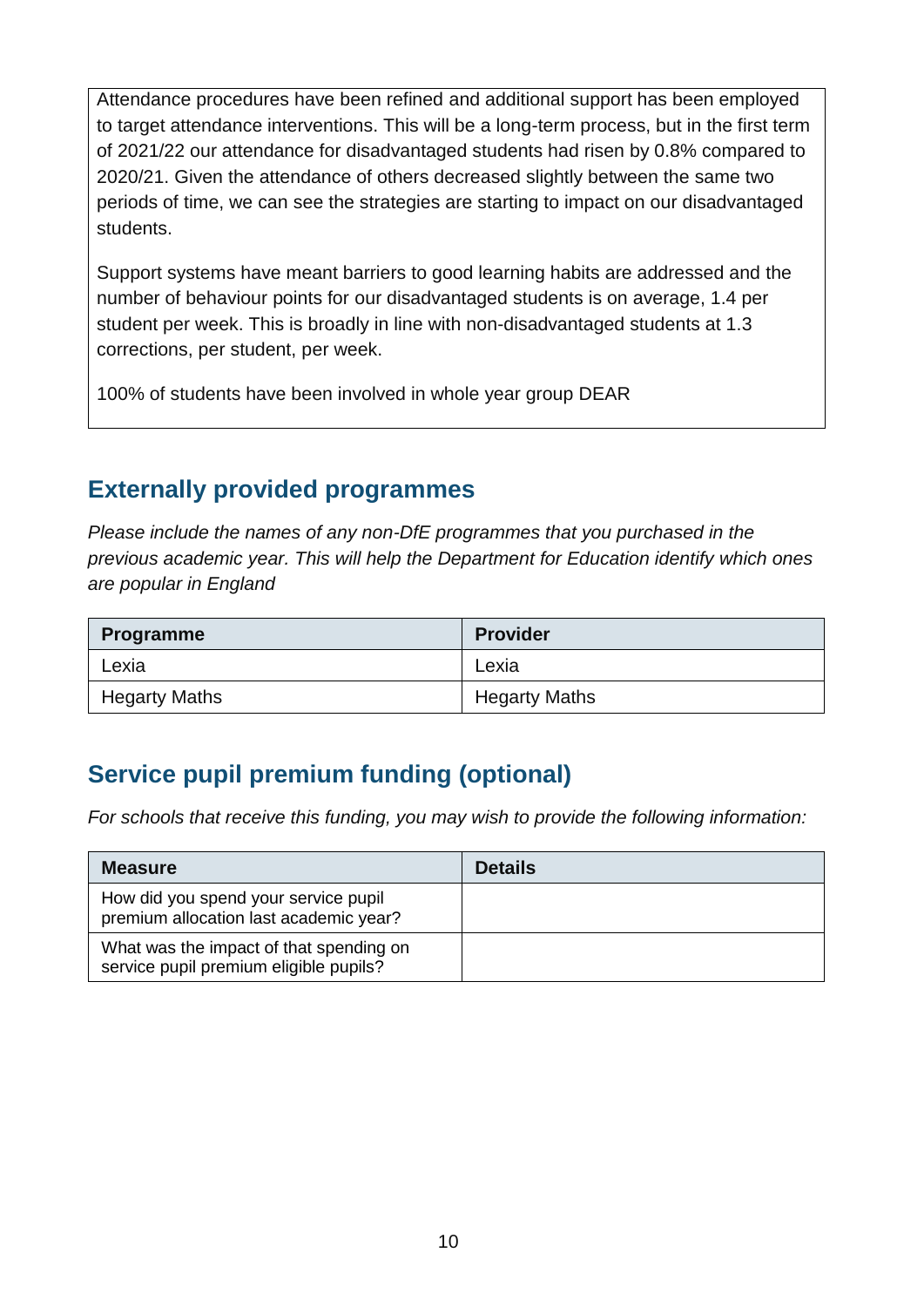# **Further information (optional)**

**Appendix 1 Academy Improvement Plan**

**Ensure culture is strong and students, staff and family are proud to be part of Dixons Unity**

**Have a Trust aligned curriculum, delivered by high-quality staff**

**DUA is an example of a 'Lead' academy using the Academy Transformation Model**

#### **Appendix 2 Education Endowment Foundation (EEF) – Pupil Premium Toolkit**

The Sutton Trust-EEF Teaching and Learning Toolkit is an accessible summary of educational research which provides guidance for teachers and schools on how to use their resources to improve the attainment of disadvantaged pupils.

The Toolkit currently covers 30 topics, each summarised in terms of their average impact on attainment, the strength of the evidence supporting them and their cost.

| Approach                |                                 | Cost Esti-<br>mate | <b>Evidence Es-</b><br>timate | Average<br>Impact | <b>Summary</b>                                                               |
|-------------------------|---------------------------------|--------------------|-------------------------------|-------------------|------------------------------------------------------------------------------|
| $\mathbf{1}$            | Arts participation              | f f f f<br>£       | *****                         | + 2 Months        | Low impact for low cost, based on moder-<br>ate evidence.                    |
| $\overline{2}$          | Aspiration interven-<br>tions   | f f f f<br>£       | *****                         | 0 Months          | Very low or no impact for moderate cost,<br>based on very limited evidence.  |
| 3                       | Behaviour interven-<br>tions    | f f f f<br>£       | *****                         | + 3 Months        | Moderate impact for moderate cost, based<br>on extensive evidence.           |
| 4                       | <b>Block scheduling</b>         | f f f f<br>£       | *****                         | 0 Months          | Very low or negative impact for very low<br>cost, based on limited evidence. |
| 5                       | Collaborative learning          | f f f f<br>£       | *****                         | +5 Months         | High impact for very low cost, based on ex-<br>tensive evidence.             |
| 6                       | Digital technology              | £ £ £ €<br>£       | *****                         | +4 Months         | Moderate impact for moderate cost, based<br>on extensive evidence.           |
| $\overline{\mathbf{z}}$ | Early years interven-<br>tion   | ffff<br>£          | *****                         | + 5 Months        | High impact for very high cost, based on ex-<br>tensive evidence.            |
| 8                       | Extended school time            | ffff<br>£          | *****                         | + 2 Months        | Low impact for moderate cost, based on<br>moderate evidence.                 |
| 9                       | Feedback                        | f f f f<br>£       | *****                         | + 8 Months        | Very high impact for very low cost, based<br>on moderate evidence.           |
| 10                      | Homework (Primary)              | ffff<br>£          | *****                         | + 2 Month         | Low impact for very low cost, based on lim-<br>ited evidence.                |
| 11                      | Homework (Second-<br>ary)       | f f f f<br>£       | *****                         | +5 Months         | High impact for very low cost, based on lim-<br>ited evidence.               |
| 12                      | Individualised instruc-<br>tion | f f f f<br>£       | *****                         | + 3 Months        | Moderate impact for very low cost, based<br>on moderate evidence.            |
| 13                      | Learning styles                 | f f f f<br>£       | *****                         | + 2 Months        | Low impact for very low cost, based on lim-<br>ited evidence.                |
| 14                      | <b>Mastery learning</b>         | f f f f<br>£       | *****                         | +5 Months         | High impact for very low cost, based on<br>moderate evidence.                |
| 15                      | Mentoring                       | f f f f<br>£       | *****                         | 0 Month           | Very low or no impact for moderate cost,<br>based on extensive evidence.     |